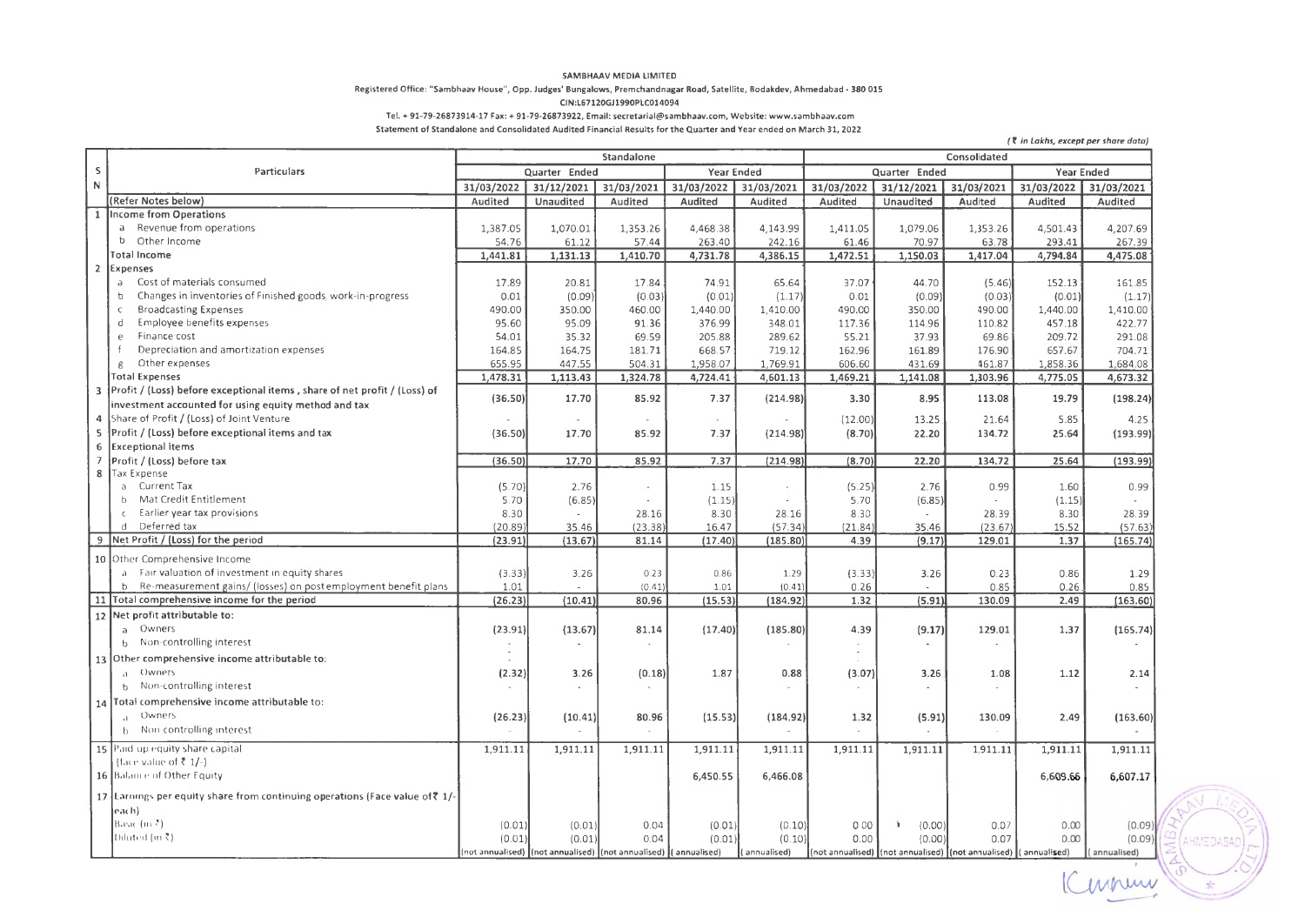#### **Notes:**

- 1. This statement has been prepared in accordance with the Companies (Indian Accounting Standard) Rules, 2015 (lnd AS) prescribed under Section 133 of the Companies Act, 2013 and other recognized accounting practices and policies to the extent applicable.
- 2. The above results for the quarter and year ended March 31, 2022 were reviewed by the Audit Committee and subsequently approved by the Board of Directors at their meeting held on May 13, 2022. The Statutory Auditor of the company have conducted Audit of the results as per the Regulation 33 of the SEBI (Listing obligations and disclosure requirements) Regulations, 2015 and Companies Act 2013 and have issued unmodified conclusion on the same.
- 3. The Company has identified two reportable operating segment i.e. "Media and Allied Business" and "Technology and Allied Business" hence segment disclosure pertaining to IND AS 108 "Segment Reporting" has been reported in Annexure A.
- 4. The Figures of March 31, 2021 and March 31, 2022 quarter are the balancing figures between audited figures in respect of the full financial year up to March 31, 2021 and March 31, 2022 and the unaudited published year to date figures up to December 31, 2020 and December 31, 2021 respectively, being the date of end of the third quarter of the financial year which were subjected to limited review.
- 5. The Income-Tax Department had carried out a search operation at the Company's various business premises and residential premises of promoters and certain key employees of the company, under Section 132 of the Income-tax Act, 1961 on September 08, 2021. The Company had extended full co-operation to the income-tax officials during the search and provided all the information sought by them. The Company had made the necessary disclosures to the stock exchanges in this regard on September 12, 2021, in accordance with Regulation 30 of the SEBI (LODR) Regulations, 2015 (as amended). As on the date of issuance of these financial results, the Company has not received any formal communication for any demand from the Income-tax department regarding the findings of their investigation / examination. Given the nature and complexity of the matter, the final outcome of which is not ascertainable, the impact (if any) on the results in relation to the matter cannot be determined at present by the management. The statutory auditors have given Emphasis of Matter in their statutory audit report on standalone financial results for the year ended March 31, 2022.
- 6. Figures of previous reporting periods have been regrouped/ reclassified wherever necessary to correspond with the figures of the current reporting period.

By order of Board of Directors

Kiran Vado<del>daria</del> Chairman & Managing Director DIN:00092067

Place: Ahmedabad Date: May 13, 2022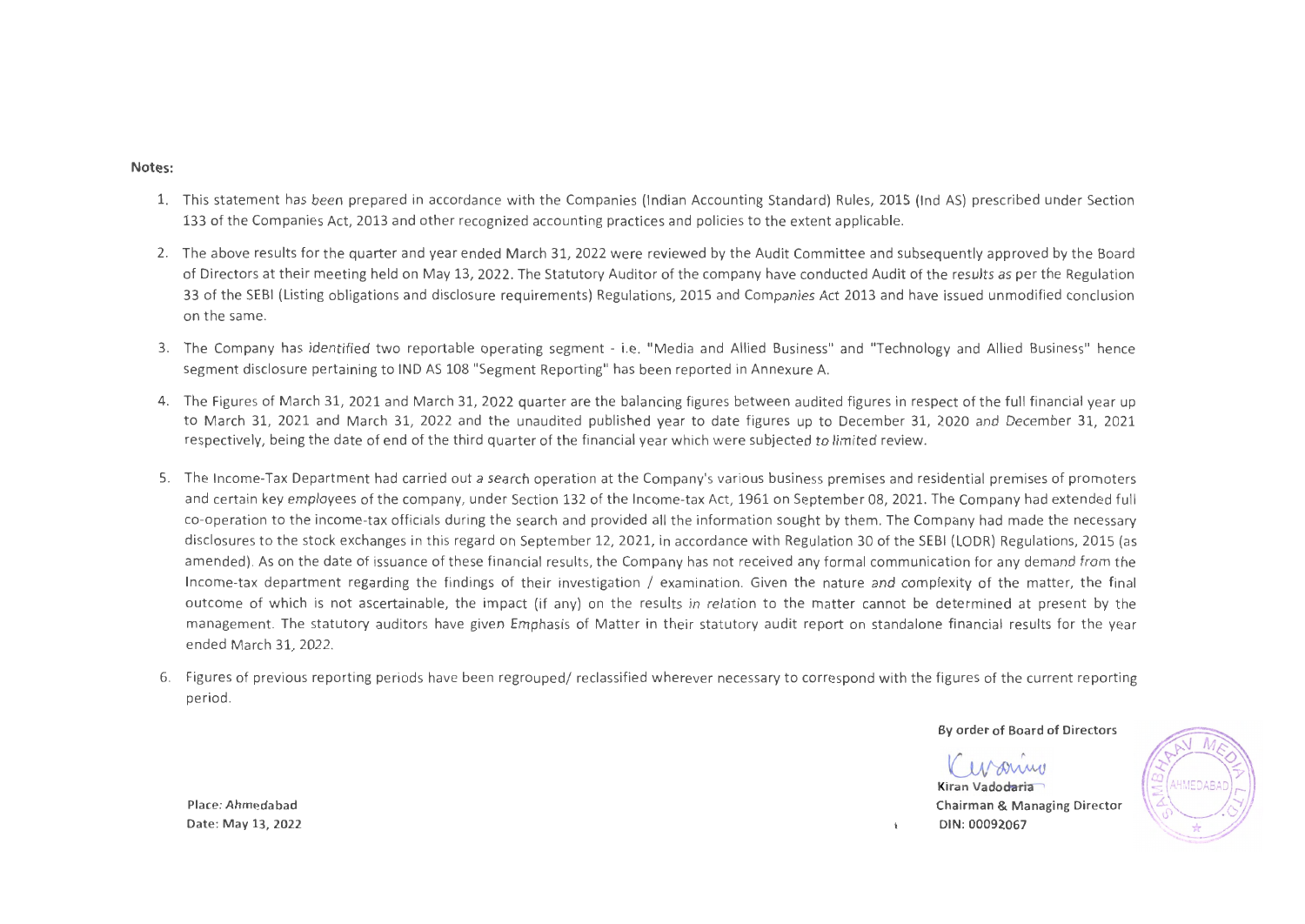#### 2. STATEMENT OF ASSETS AND LIABILITIES AS AT MARCH 31, 2022

(All Amount in Rupees lakhs, unless otherwise stated)

|                                                          | Standalone     |                          | Consolidated   |                |  |
|----------------------------------------------------------|----------------|--------------------------|----------------|----------------|--|
| Particulars                                              | March 31, 2022 | March 31, 2021           | March 31, 2022 | March 31, 2021 |  |
|                                                          | Audited        | Audited                  | Audited        | Audited        |  |
| <b>ASSETS</b>                                            |                |                          |                |                |  |
| <b>NON-CURRENT ASSETS</b>                                |                |                          |                |                |  |
| (a) Property, Piant and Equipment                        | 3,648.01       | 3,878.82                 | 3,641.97       | 3,860.30       |  |
| (b) Capital Work in Progress                             |                | 228.13                   | 20.33          | 248.51         |  |
| (c) Intang ble Assets                                    | 1,541.60       | 1,605.64                 | 1,542.68       | 1,608.32       |  |
| (d) Financial Assets                                     |                |                          |                |                |  |
| (i) Investments                                          | 746.24         | 743.28                   | 217.16         | 211.94         |  |
| (ii) Others                                              | 900.00         | 805.07                   | 900.00         | 805.07         |  |
| (e) Other Non Current Assets                             | 325.63         | 557.42                   | 325.63         | 557.41         |  |
| TOTAL NON CURRENT ASSETS                                 | 7,161.48       | 7,818.36                 | 6,647.77       | 7,291.55       |  |
|                                                          |                |                          |                |                |  |
| <b>CURRENT ASSETS</b>                                    |                |                          |                |                |  |
| (a) Inventories                                          | 14.43          | 35.66                    | 137.51         | 176.56         |  |
| (b) Financial Assets                                     |                |                          |                |                |  |
| (i) Trade Receivables                                    | 1,883.63       | 2,188.82                 | 1,899.15       | 2,213.54       |  |
| (ii) Investments                                         | 15.44          | 5.71                     | 15.44          | 5.71           |  |
|                                                          |                | 53.99                    | 34.29          | 68.36          |  |
| (iii) Cash and Cash Equivalents                          | 4.14           |                          |                | 89.30          |  |
| (iv) Bank balances other than (ii) above                 | 22.00          | 60.80                    | 50.50          |                |  |
| (v) Loans                                                | 479.97         | 536.89                   | 791.06         | 821.59         |  |
| (vi) Others                                              | 0.47           | 1.40                     | 0.88           | 4.19           |  |
| (c) Other Current Assets                                 | 985.10         | 536.56                   | 993.53         | 552.73         |  |
| (d) Current tax asset / liability, net                   | 82.32          | 15.23                    | 92.69          | 22.72          |  |
| <b>TOTAL CURRENT ASSETS</b>                              | 3,487.50       | 3,435.06                 | 4,015.05       | 3,954.70       |  |
| Asset held for sale                                      |                |                          |                |                |  |
| Total assets                                             | 10,648.98      | 11,253.42                | 10,662.82      | 11,246.25      |  |
|                                                          |                |                          |                |                |  |
| <b>EQUITY AND LIABILITIES</b>                            |                |                          |                |                |  |
| <b>EQUITY</b>                                            |                |                          |                |                |  |
| (a) Equity Share Capital                                 | 1,911.11       | 1,911.11                 | 1,911.11       | 1,911.11       |  |
| (b) Other Equity                                         | 6,450.55       | 6,466.08                 | 6,609.66       | 6,607.17       |  |
| <b>TOTAL EQUITY</b>                                      | 8,361.66       | 8,377.19                 | 8,520.77       | 8,518.28       |  |
|                                                          |                |                          |                |                |  |
| <b>LIABILITIES</b>                                       |                |                          |                |                |  |
| <b>NON-CURRENT LIABILITIES</b>                           |                |                          |                |                |  |
| (a) Financial Liabilities                                |                |                          |                |                |  |
| (i) Borrowings                                           | 268.98         | 256.60                   | 268.98         | 256.60         |  |
| (ii) Lease Liability                                     | 301.42         | 575.92                   | 301.42         | 575.92         |  |
| (iii) Others                                             | 142.18         | 140.89                   | 22.18          | 20.89          |  |
| (b) Provisions                                           | 6.04           | 5.46                     | 13.22          | 9.94           |  |
| (c) Deferred Tax Liabilities (Net)                       | 128.58         | 113.26                   | 126.88         | 112.51         |  |
| (d) Other Non Current Liabilities                        | 5.90           | 16.63                    | 5.90           | 16.63          |  |
| TOTAL NON CURRENT LIABILITIES                            | 853.10         | 1,108.76                 | 738.58         | 992.49         |  |
|                                                          |                |                          |                |                |  |
| <b>CURRENT LIABILITIES</b>                               |                |                          |                |                |  |
| (a) Financial Liabilities                                |                |                          |                |                |  |
| (t) Borrowings                                           | 654.95         | 992.61                   | 654.95         | 992.63         |  |
| (ii) Lease Liability                                     | 274.50         | 246.02                   | 274.50         | 246.02         |  |
| (iii) Trade Payables                                     |                |                          |                |                |  |
| 1) Total O/s due to Micro & small enterprises            | 29.98          | 13.55                    | 29.98          | 13.66          |  |
| 2) Total O/s due to other than Micro & small enterprises | 390.90         | 446.71                   | 350.00         | 405.61         |  |
| (iv) Other Financial Liabilities                         | $\bullet$      | $\overline{\phantom{a}}$ |                |                |  |
| (b) Provisions                                           | 7.51           | 7.23                     | 7.75           | 7.34           |  |
| (c) Other Current Liabilities                            | 76.38          | 61.35                    | 86.29          | 70.22          |  |
| TOTAL CURRENT LIABILITIES                                | 1,434.22       | 1,767.47                 | 1,403.47       | 1,735.48       |  |
| <b>TOTAL LIABILITIES</b>                                 | 2,287.32       | 2,876.23                 | 2,142.05       | 2,727.97       |  |
| TOTAL EQUITY & LIABILITIES                               | 10,648.98      | 11,253.42                | 10,662.82      | 11,246.25      |  |

**By order of Board of Directors** 

Kiran B. Vadodaria Chairman & Managing Director DIN : 00092067



Place: Ahmedabad Date: May 13, 2022

×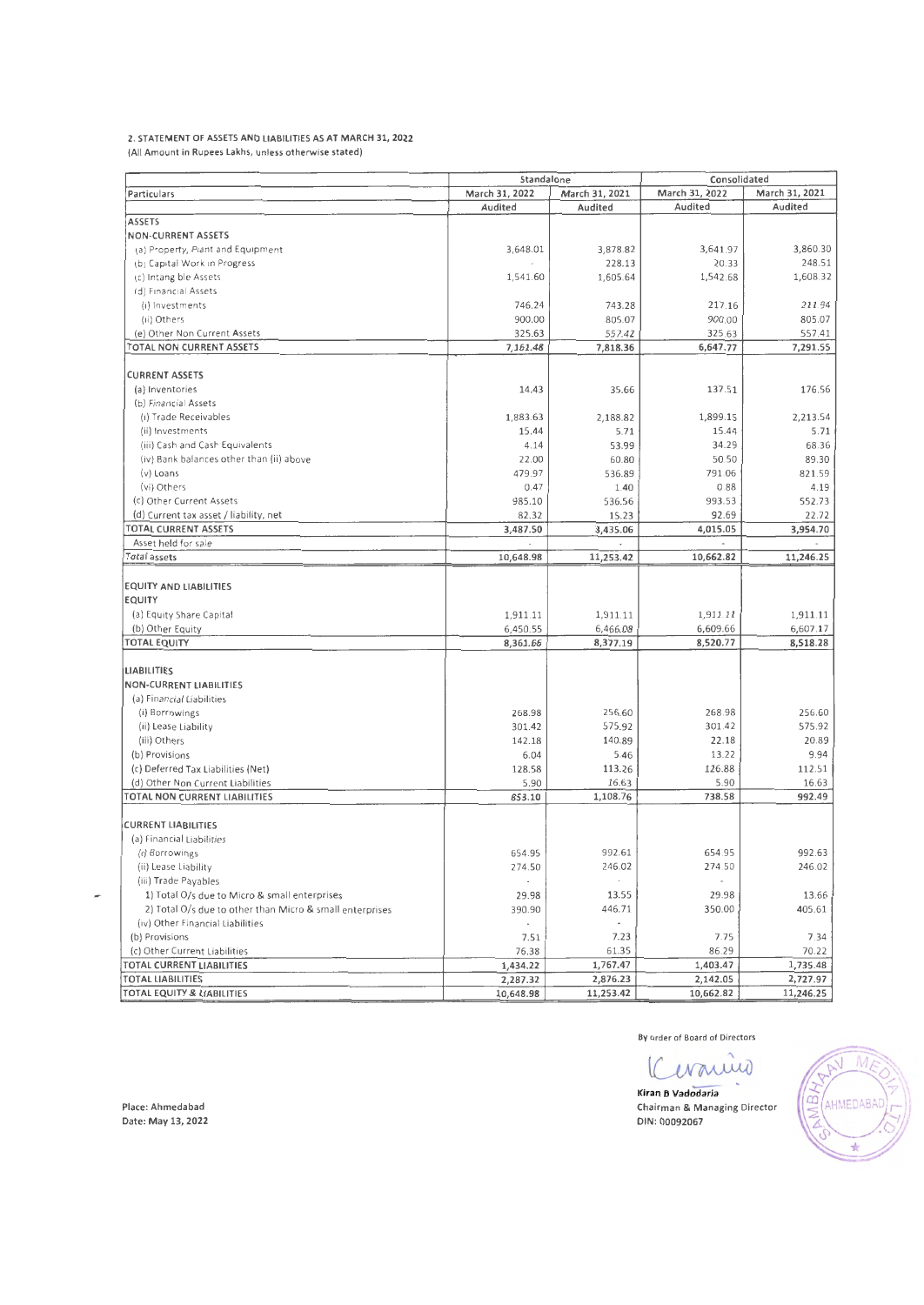#### 3. CASH FLOW STATEMENT FOR THE HALF YEAR ENDED MARCH 31, 2022

**(AJI Amount in Rupees Lakhs, unless otherwise stated)** 

|                                                                         | Standalone              |                      | Consolidated            |                          |  |  |
|-------------------------------------------------------------------------|-------------------------|----------------------|-------------------------|--------------------------|--|--|
| Particulars                                                             | For the period ended on | For the period ended | For the period ended on | For the period ended     |  |  |
|                                                                         | March 31, 2022          | on March 31, 2021    | March 31, 2022          | on March 31, 2021        |  |  |
|                                                                         | Audited                 | Audited              | Audited                 | Audited                  |  |  |
| (A) CASH FLOW FROM OPERATING ACTIVITIES                                 |                         |                      |                         |                          |  |  |
| Profit/ (loss) Before Tax                                               | 7.37                    | (214.98)             | 25.64                   | (193.99)                 |  |  |
| Ad ustments for                                                         |                         |                      |                         |                          |  |  |
| Depreciation and amortization                                           | 668.57                  | 719.12               | 657.67                  | 704.71                   |  |  |
| nterest and finance charges.                                            | 205.88                  | 289.62               | 209.72                  | 291.08                   |  |  |
| nterest income                                                          | (60.82)                 | (62.35)              | 60.82                   | (90.57)                  |  |  |
| Provision for Dimunition in the value of Investment                     |                         |                      |                         | $\overline{\phantom{a}}$ |  |  |
| (Gain)/Loss on fixed assets sold/ discarded (net)                       |                         | (2.30)               |                         | (2.30)                   |  |  |
| Share or Profit/(Loss) of Joint Venture                                 |                         |                      | (5.85)                  | (4.25)                   |  |  |
| Unrealised Gain on Mutual Fund                                          | (0.44)                  |                      | (0.44)                  |                          |  |  |
| Operating Profit before Working Capital Changes                         | 820.56                  | 729.11               | 947.56                  | 704.68                   |  |  |
| Adjustments for changes in working capital:                             |                         |                      |                         |                          |  |  |
| (Increase)/decrease in loans & advances and other assets                | (256.86)                | (142.84)             | (270.11)                | (155.57)                 |  |  |
| (Increase)/decrease in trade receivables                                | 305.19                  | 173.89               | 314.39                  | 159.60                   |  |  |
| (Increase)/decrease in inventories                                      | 21.23                   | (17.98)              | 39.05                   | 13.35                    |  |  |
| Increase/(decrease) in trade payables, other liabilities and provisions | (65.33)                 | (213.73)             | (28.71)                 | (98.13)                  |  |  |
| Cash Generated from Operations                                          | 824.79                  | 528.45               | 1,002.18                | 623.93                   |  |  |
| Income taxes paid / (Refund received)                                   | 40.93                   | (20.23)              | 79.87                   | (19.50)                  |  |  |
| Net Cashflow from Operating Activities                                  | 783.86                  | 548.68               | 922.31                  | 643.43                   |  |  |
|                                                                         |                         |                      |                         |                          |  |  |
| (B) CASH FLOW FROM INVESTING ACTIVITIES                                 |                         |                      |                         |                          |  |  |
| Purchase of fixed assets                                                | (145.59)                | (182.01)             | (145.52)                | (183.90)                 |  |  |
| Sale of Fixed Assets                                                    |                         | 5.91                 |                         | 5.91                     |  |  |
| Investment in Joint Venture                                             |                         | (39.35)              |                         | (36.48)                  |  |  |
| Investment in Fixed Deposits (with original maturity over 3 months).    | 38.80                   | (25.18)              | 38.80                   | (25.18)                  |  |  |
| Investment in Shares                                                    | (11.39)                 |                      | (7.80)                  |                          |  |  |
| Interest received                                                       | 61.65                   | 61.11                | (60.82)                 | 87.65                    |  |  |
| Net Cashflow from Investing Activities                                  | (56.53)                 | (179.52)             | (175.34)                | (152.00)                 |  |  |
| (C) CASH FLOW FROM FINANCING ACTIVITIES                                 |                         |                      |                         |                          |  |  |
| Receipt/ (repayment) of Borrowings                                      | (325.28)                | 152.11               | (325.30)                | 42.05                    |  |  |
| Lease Liabilities                                                       | (246.02)                | (220.52)             | (246.02)                | (220.52)                 |  |  |
| Interest and finance charges                                            | (205.88)                | (289.61)             | (209.72)                | (291.07)                 |  |  |
| Net Cashflow from Financing Activities                                  | (777.18)                | (358.02)             | (781.04)                | (469.54)                 |  |  |
| Net Increase/(Decrease) In Cash and Cash Equivalents                    | (49.85)                 | 11.14                | (34.07)                 | 21.89                    |  |  |
|                                                                         |                         |                      |                         |                          |  |  |
| Cash and bank balances at the beginning of the year                     | 53.99                   | 42.8S                | 68.36                   | 46.47                    |  |  |
| Cash and bank balances at the end of the year                           | 4.14                    | 53.99                | 34.29                   | 68.36                    |  |  |

Cash and cash equivalents at the end of the quarter consist of cash on hand and balance with banks as follows:

| DETAIL OF CASH AND CASH EQUIVALENTS | As at March 31, 2022 | As at March 31, 2021 | As at March 31, 2022 | As at March 31, 2021 |
|-------------------------------------|----------------------|----------------------|----------------------|----------------------|
| Balances with banks                 |                      |                      |                      |                      |
| In current accounts                 | 0.03                 | 51.06                | 29.57                | 64.67                |
| Cash on hand                        | 4.11                 | 2.93                 | 4.72'                | 3.69                 |
|                                     | 4.14                 | 53.99                | 34.29                | 68.36                |

NOTES:

1) The above cash flow statement has been prepared as per the "indirect method" set out in the Indian Accounting Standard (ind AS) - 7 Statement of Cash Flows.

**2) Figures in bracket ind1cate cash outflow.** 

**3) Previous year figures have been regrouped and recast wherever necessary to confirm to current year's classification.** 

By order of Board of Directors<br>A W CAMY<br>Xitem B Vadodaria **By order** of~ard **of Directors** 

**Klran 8 Vadoda;la Chairman and Managing Director**  DIN: 00092067

 $\overline{\mathcal{M}}$  $\mathbb N$ AHMEDABA  $\mathcal{A}$ 

**Place: Ahmedabad Date: May 13, 2022**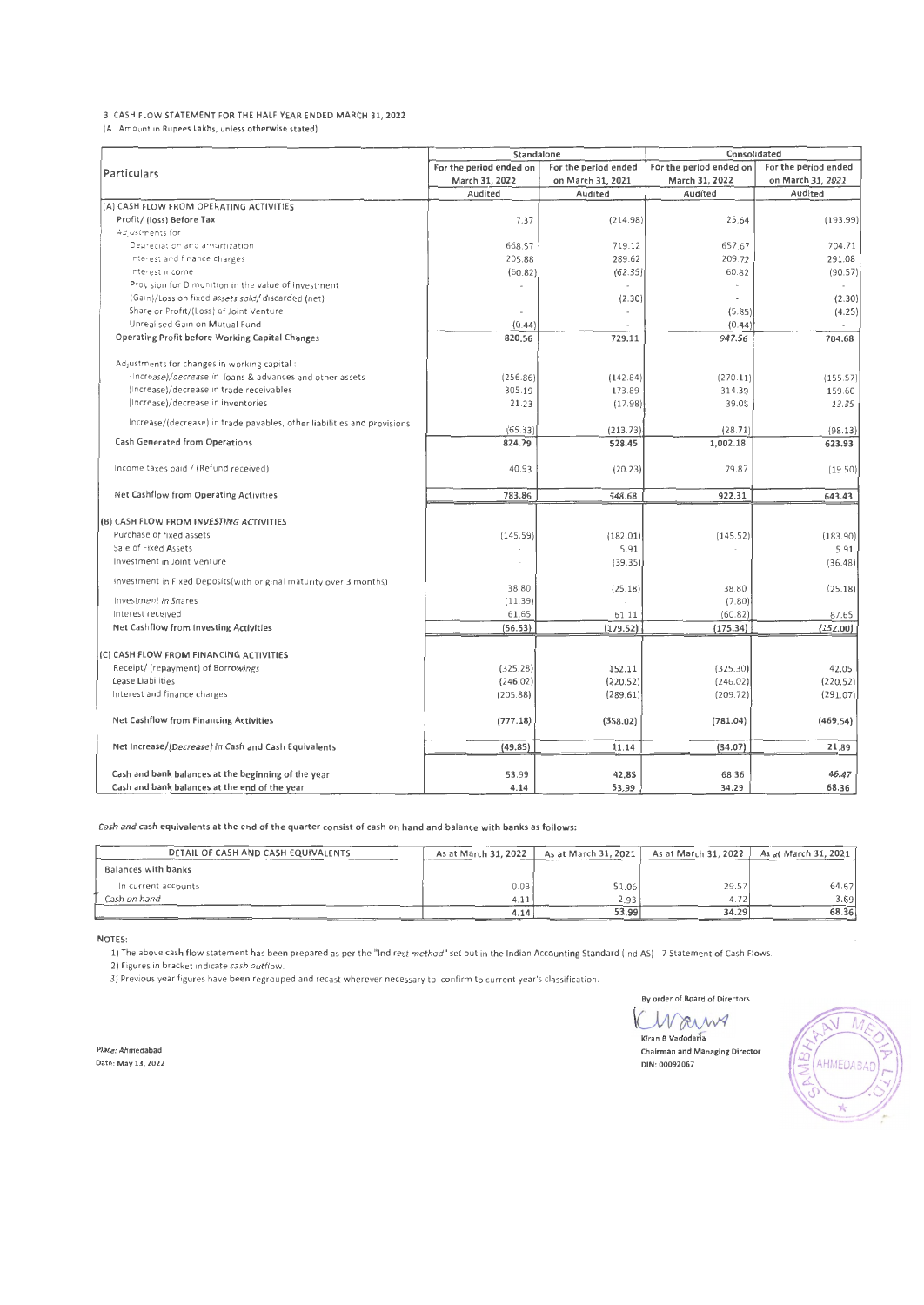#### **Annexure A**

#### STATEMENT OF STANDALONE AND CONSOLIDATED AUDITED FINANCIAL RESULTS FOR THE QUARTER AND YEAR ENDED MARCH 31,2022

The Chief Operating Decision Maker, i.e. the Board of Directors, has determined the operating segment based on the nature and services, risk and return, internal organization structure and internal performance reporting system.

The Company is presently engaged in the business of print media, audio video media through its various mode of operations and Technology and Allied Business. Accordingly company has organized its operations into following categories:

(i) Media and Allied Business

(ii) Technology and Allied Business

|                                                              | Standalone            |           |            |                       |                      | Consolidated |            |                       |           |            |  |
|--------------------------------------------------------------|-----------------------|-----------|------------|-----------------------|----------------------|--------------|------------|-----------------------|-----------|------------|--|
|                                                              | <b>Quarter Ended</b>  |           | Year ended |                       | <b>Quarter Ended</b> |              |            | Year ended            |           |            |  |
| Particulars                                                  | 31/03/2022 31/12/2021 |           |            | 31/03/2021 31/03/2022 | 31/03/2021           | 31/03/2022   | 31/12/2021 | 31/03/2021 31/03/2022 |           | 31/03/2021 |  |
|                                                              | Audited               | Unaudited | Unaudited  | Audited               | Audited              | Audited      | Unaudited  | Unaudited             | Audited   | Audited    |  |
| 1. Segment Revenue                                           |                       |           |            |                       |                      |              |            |                       |           |            |  |
| (a) Media and Allied Business                                | 1,194.22              | 863.43    | 1,210.02   | 3,725.83              | 3,376.59             | 1,194.22     | 863.43     | 1,210.02              | 3,725.83  | 3,376.58   |  |
| (b) Technology and Allied Business                           | 192.83                | 206.58    | 143.24     | 742.55                | 767.40               | 216.83       | 215.63     | 143.24                | 775.60    | 831.11     |  |
| <b>Revenue from Operations</b>                               | 1,387.05              | 1,070.01  | 1,353.26   | 4,468.38              | 4,143.99             | 1,411.05     | 1,079.06   | 1,353.26              | 4,501.43  | 4,207.69   |  |
| 2. Segment Result                                            |                       |           |            |                       |                      |              |            |                       |           |            |  |
| (a) Media and Allied Business                                | 69.21                 | 26.21     | 202.27     | 223.59                | 103.06               | 69.21        | 26.21      | 202.27                | 223.59    | 103.06     |  |
| (b) Technology and Allied Business                           | 43.11                 | 61.25     | (5.03)     | 168.75                | 113.51               | 76.24        | 42.63      | 15.78                 | 151.16    | 105.02     |  |
| Total                                                        | 112.32                | 87.46     | 197.24     | 392.34                | 216.57               | 145.45       | 68.84      | 218.05                | 374.75    | 208.08     |  |
| Add                                                          |                       |           |            |                       |                      |              |            |                       |           |            |  |
| (a) Interest Income                                          | 12.48                 | 15.90     | 19.67      | 60.82                 | 62.35                | 19.93        | 23.50      | 26.76                 | 90.83     | 90.57      |  |
| (b) Unallocated Finance Cost                                 | (36.99)               | (17.84)   | (49.68)    | (135.39)              | (203.58)             | (36.99)      | (17.84)    | (49.68)               | (135.39)  | (203.58)   |  |
| (c) Unallocated income                                       | 42.28                 | 45.22     | 37.77      | 202.58                | 179.81               | 41.53        | 47.47      | 37.02                 | 202.58    | 176.82     |  |
| (d) Unallocated expenditure                                  | (166.59)              | (113.04)  | (119.08)   | (512.98)              | (470.13)             | (166.62)     | (113.02)   | (119.07)              | (512.98)  | (470.13)   |  |
| Profit/(Loss) Before share of Profit/(Loss) of Joint venture |                       |           |            |                       |                      |              |            |                       |           |            |  |
| and Tax                                                      | (36.50)               | 17.70     | 85.92      | 7.37                  | (214.98)             | 3.30         | 8.95       | 113.08                | 19.79     | (198.24)   |  |
| Add: Share of Net Profit/(Loss) of Joint Venture             |                       |           |            |                       |                      | (12.00)      | 13.25      | 21.64                 | 5.85      | 4.25       |  |
| Profit/(Loss) Before tax                                     | (36.50)               | 17.70     | 85.92      | 7.37                  | (214.98)             | (8.70)       | 22.20      | 134.72                | 25.64     | (193.99)   |  |
| 3. Segment Assets                                            |                       |           |            |                       |                      |              |            |                       |           |            |  |
| (a) Media and Allied Business                                | 6,850.33              | 7,057.59  | 7,073.14   | 6,850.33              | 7,073.14             | 6,858.09     | 7.057.59   | 7,073.14              | 6,858.09  | 7,073.14   |  |
| (b) Technology and Allied Business                           | 419.17                | 467.23    | 658.26     | 419.17                | 658.26               | 565.39       | 607.18     | 828.40                | 565.39    | 828.37     |  |
| <b>Total Segment Assets</b>                                  | 7,269.50              | 7,524.82  | 7,731.40   | 7,269.50              | 7,731.40             | 7,423.48     | 7,664.77   | 7,901.54              | 7,423.48  | 7,901.51   |  |
| Add <sup>-</sup> Unallocated Assets                          | 3,379.48              | 3,464.94  | 3,522.01   | 3,379.48              | 3,522.02             | 3,239.34     | 3,348.68   | 3,344.71              | 3,239.34  | 3,344.74   |  |
| <b>Total Assets</b>                                          | 10,648.98             | 10,989.76 | 11,253.41  | 10,648.98             | 11,253.42            | 10,662.82    | 11,013.45  | 11,246.25             | 10,662.82 | 11,246.25  |  |
| 4. Segment Liability                                         |                       |           |            |                       |                      |              |            |                       |           |            |  |
| (a) Media and Allied Business                                | 994.78                | 963.93    | 1,120.76   | 994.78                | 1,120.76             | 914.34       | 900.15     | 1,015.47              | 914.34    | 1,015.47   |  |
| (b) Technology and Allied Business                           | 182.01                | 167.36    | 217.18     | 182.01                | 217.18               | 110.03       | 120.47     | 165.96                | 110.03    | 165.96     |  |
| <b>Total Segment liability</b>                               | 1,176.79              | 1,131.29  | 1,337.94   | 1,176.79              | 1,337.94             | 1,024.37     | 1,020.62   | 1,181.43              | 1,024.37  | 1,181.43   |  |
| Add: Unallocated Liability                                   | 1,110.53              | 1,470.56  | 1,538.28   | 1,110.53              | 1,538.29             | 1,117.68     | 1,473.37   | 1,546.54              | 1,117.68  | 1,546.54   |  |
| Total Liability                                              | 2,287.32              | 2,601.85  | 2,876.22   | 2,287.32              | 2,876.23             | 2,142.05     | 2,493.99   | 2,727.97              | 2,142.05  | 2,727.97   |  |

(रै**in Lakhs)** 

#### Notes

(1) The Segment Information is prepared in conformity with the accounting policies adopted for preparing and presenting the financial statement.

(ii) Above segment reports have been derived and prepared on the basis of reports and MIS generated by the Customized ERP Software.

(iii) Unallocated income includes net gain on sale of investment and Property, Plant and Equipment, Rent Income,Unallocated Interest Income and net gain on financial assets mandatory measured at fair

(1v) Segment assets include tang1ble, mtangible, current and non-current assets and exclude current and non-current investment, deferred tax assets (net). cash and bank balance, fixed deposits and current

(v) Segment liabilities Include current and non-current liabilities and exclude short-term and long-team borrowing, provision for tax (net) and deferred tax liabilities (net).

(vi) F1gures of previous reporting penods have been regrouped/ reclassified wherever necessary to correspond with the figures of the current reporting period.

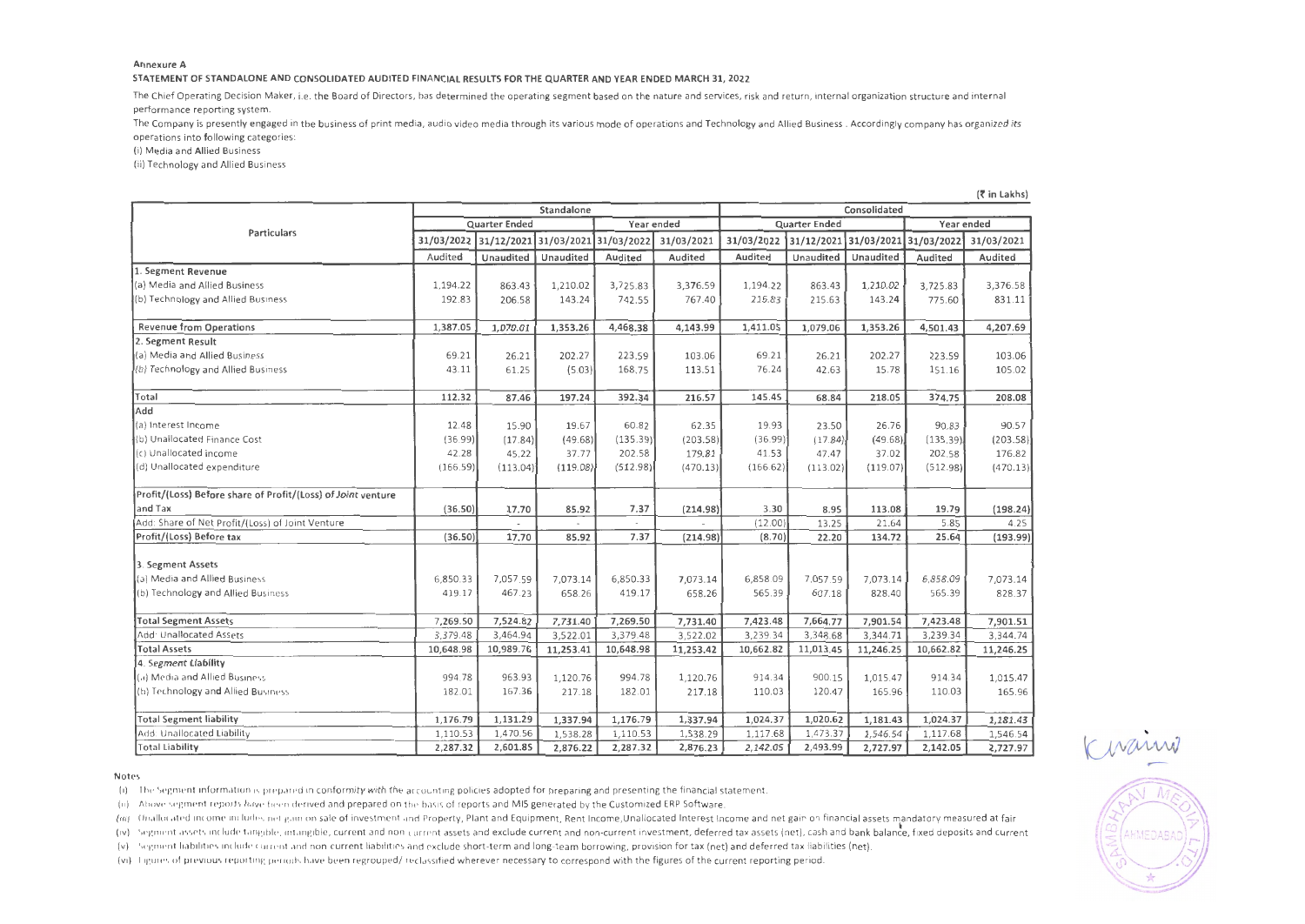# **R K Doshi & Co LLP**

10th Floor, A-1002 SG Road Ahmedabad - 380015 © 079 40393555 © 02812970430 Solitaire Corporate Park | Doshi Corporate Park Akshar Marg End (Akshar Marg End )<br>Ahmedabad - 380015 | Rajkot - 360001

Near Utkarsh School

**Independent Auditors report on the Quarterly and year to date audited Standalone Financial Results of Sambhaav Media Limited pursuant to Regulation 33 of SEBI (Listing Obligations and Disclosures Requirements) Regulation, 2015** (as **amended)** 

**To, Board of Directors of Sambhaav Media Limited** 

#### **1. Opinion**

We have audited the accompanying Statement of Quarterly and year to date standalone financial results ("the statement") of Sambhaav Media Limited (the 'Company'), attached herewith, being submitted by the Company pursuant to the requirements of Regulation 33 of the SEBI (Listing Obligations and Disclosure Requirements) Regulations, 2015, as amended ('Listing Regulations'), including relevant circulars issued by the SEBI from time to time.

In our opinion and to the best of our information and according to the explanations given to us, these standalone financial results:

- i. are presented in accordance with the requirements of the Listing Regulations in this regard; and
- ii. gives a true and fair view in conformity with the applicable Indian accounting standards ('Ind AS') prescribed under Section 133 of the Companies Act, 2013 ('the Act'), read with relevant rules issued thereunder, and other accounting principles generally accepted in India, of the net loss for the quarter and for the year, other comprehensive income and other financial information of the Company for the quarter and year ended March 31, 2022.

BRANCHES: DELHI I GONDAL I MUMBAI I MORBI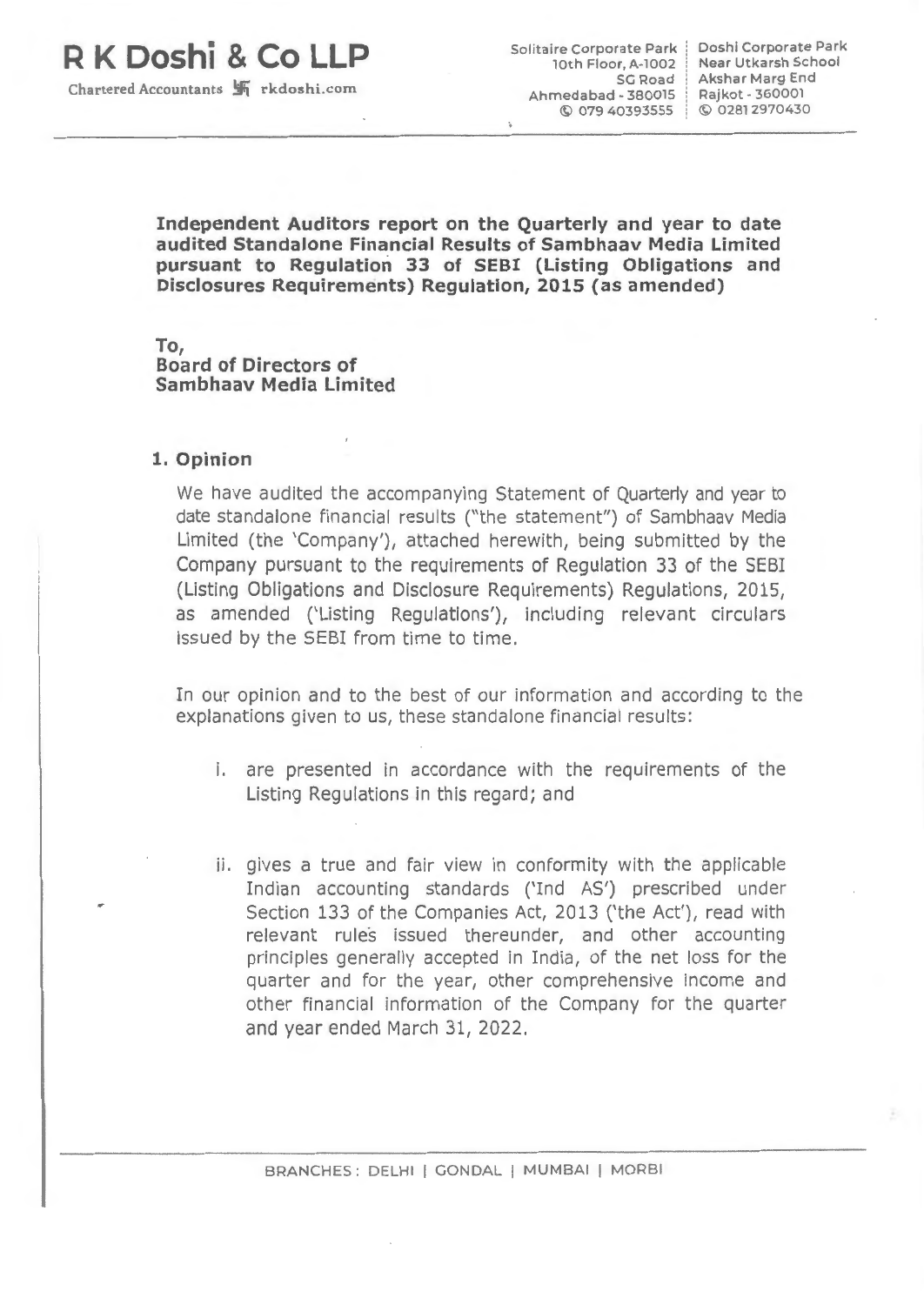### **2. Basis for Opinion**

We conducted our audit in accordance with the Standards on Auditing (SAs) specified under section 143(10) of the Companies Act, 2013, as amended ("the Act"). Our responsibilities under those Standards are further described in the "Auditors' Responsibilities for the Audit of the Standalone Financial Results" section of our report. We are independent of the Company in accordance with the Code of Ethics issued by the Institute of Chartered Accountants of India together with the ethical requirements that are relevant to our audit of the financial results under the provisions of the Act and the· Rules thereunder, and we have fulfilled our other ethical responsibilities in accordance with these requirements and the Code of Ethics.

We believe that the audit evidence we have obtained is sufficient and appropriate to provide a basis for our opinion.

### **3. Emphasis of Matters**

We draw attention to the Note No. 5 of the standalone statement that describes the search operation carried out by the Income Tax department at the Company's business premises and residential premises of the promoter and certain key management personal of the company. As the company has not received any communication on the findings of the Investigation by the Income Tax department till date, the impact of this matter on the financial results of the quarter and year ended on March 31, 2022, is not ascertainable.

Our opinion is not modified in respect of this matter.

### **4. Responsibility of the management and those charged with the governance for the Standalone Financial Results**

These quarterly financial results as well as the year-to-date standalone financial results have been prepared on the basis of the standalone annual financial statements. The Company's Board of Directors are responsible for the preparation and presentation of these financial results that give a true and fair view of the net loss for the quarter and for the year and other comprehensive income and other financial information of the company and the standalone statement of assets and liabilities and the standalone statement of cash flows in accordance with the recognition and measurement principles prescribed under Section 133 of the Act read with relevant rules issued thereunder and other accounting principles generally accepted in India and in compliance with Regulations 33 of the Listing Regulations. This responsibility also includes maintenance of adequate accounting records in accordance with the provisions of the Act for safeguarding of the assets of the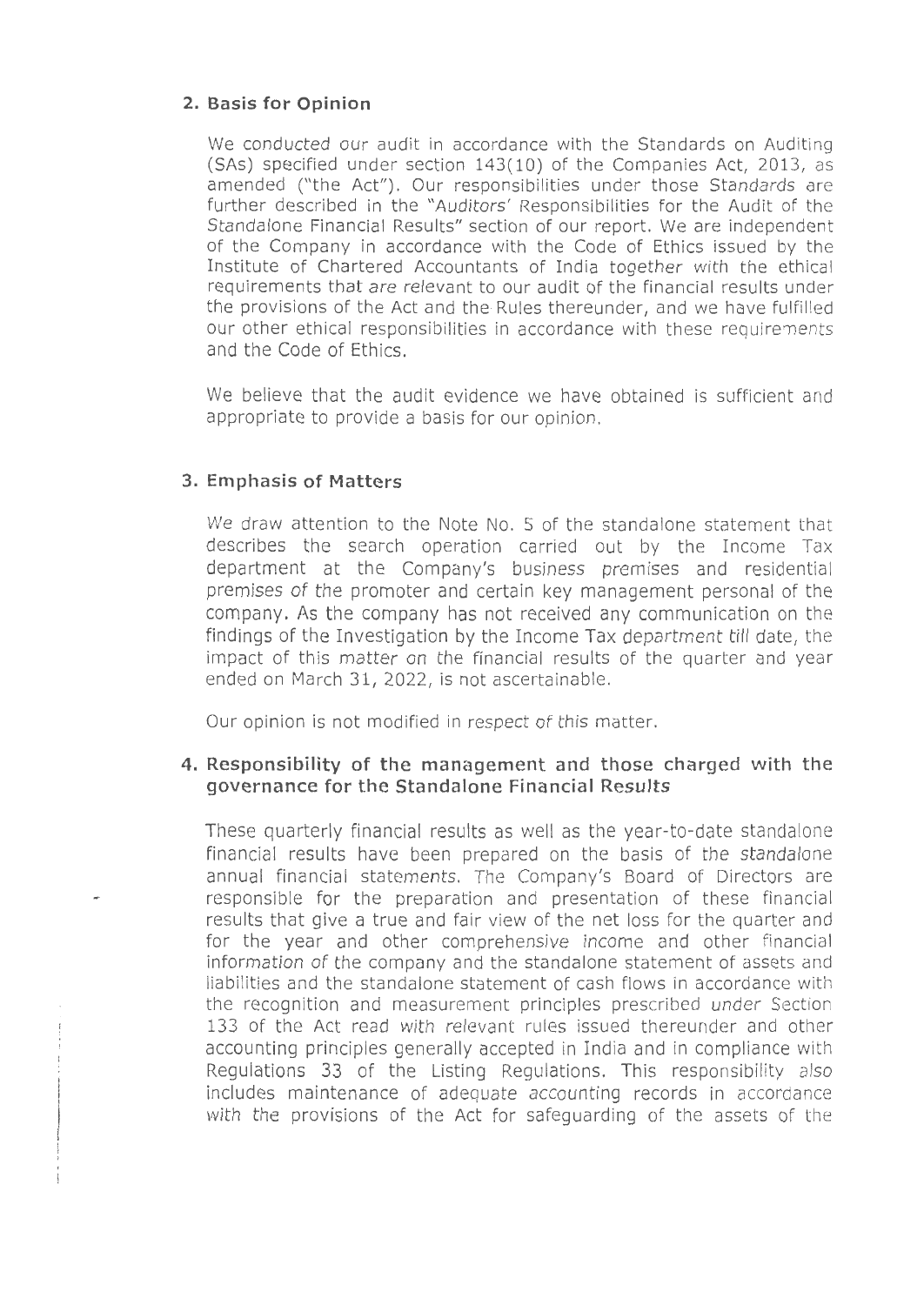Company and for preventing and detecting frauds and other irregularities; selection and application of appropriate accounting policies; making judgments and estimates that are reasonable and prudent; and design, implementation and maintenance of adequate internal financial controls that were operating effectively for ensuring the accuracy and completeness of the accounting records, · relevant to the preparation and presentation of the standalone financial results that give a true and fair view and are free from material misstatement, whether due to fraud or error, which have been used for the purpose of preparation of the standalone financial results by the Directors of the Company, as aforesaid.

In preparing the standalone financial results, the Board of Directors are responsible for assessing the Company's ability to continue as a going concern, disclosing, as applicable, matters related to going concern and using the going concern basis of accounting unless the Board of Directors either intends to liquidate the Company or to cease operations, or has no realistic alternative but to do so.

The Board of Directors are also responsible for overseeing the Company's financial reporting process.

#### **5. Auditor's Responsibilities for the Audit of the Standalone Financial Results**

Our objectives are to obtain reasonable assurance about whether the standalone financial results as a whole are free from material misstatement, whether due to fraud or error, and to issue an auditor's report that includes our opinion. Reasonable assurance is a high level of assurance, but is not a guarantee that an audit conducted in accordance with SAs will always detect a material misstatement when it exists. Misstatements can arise from fraud or error and are considered material if, individually or in the aggregate, they could reasonably be expected to influence the economic decisions of users taken on the basis of these standalone financial results.

As part of an audit in accordance with SAs, we exercise professional judgment and maintain professional scepticism throughout the audit. We also:

• Identify and assess the risks of material misstatement of the standalone financial results, whether due to fraud or error, design and perform audit procedures responsive to those risks, and obtain audit evidence that is sufficient and appropriate to provide a basis for our opinion. The risk of not detecting a material misstatement resulting from fraud is higher than for one resulting from error, as fraud may involve collusion, forgery, intentional omissions, misrepresentations, or the override of internal control.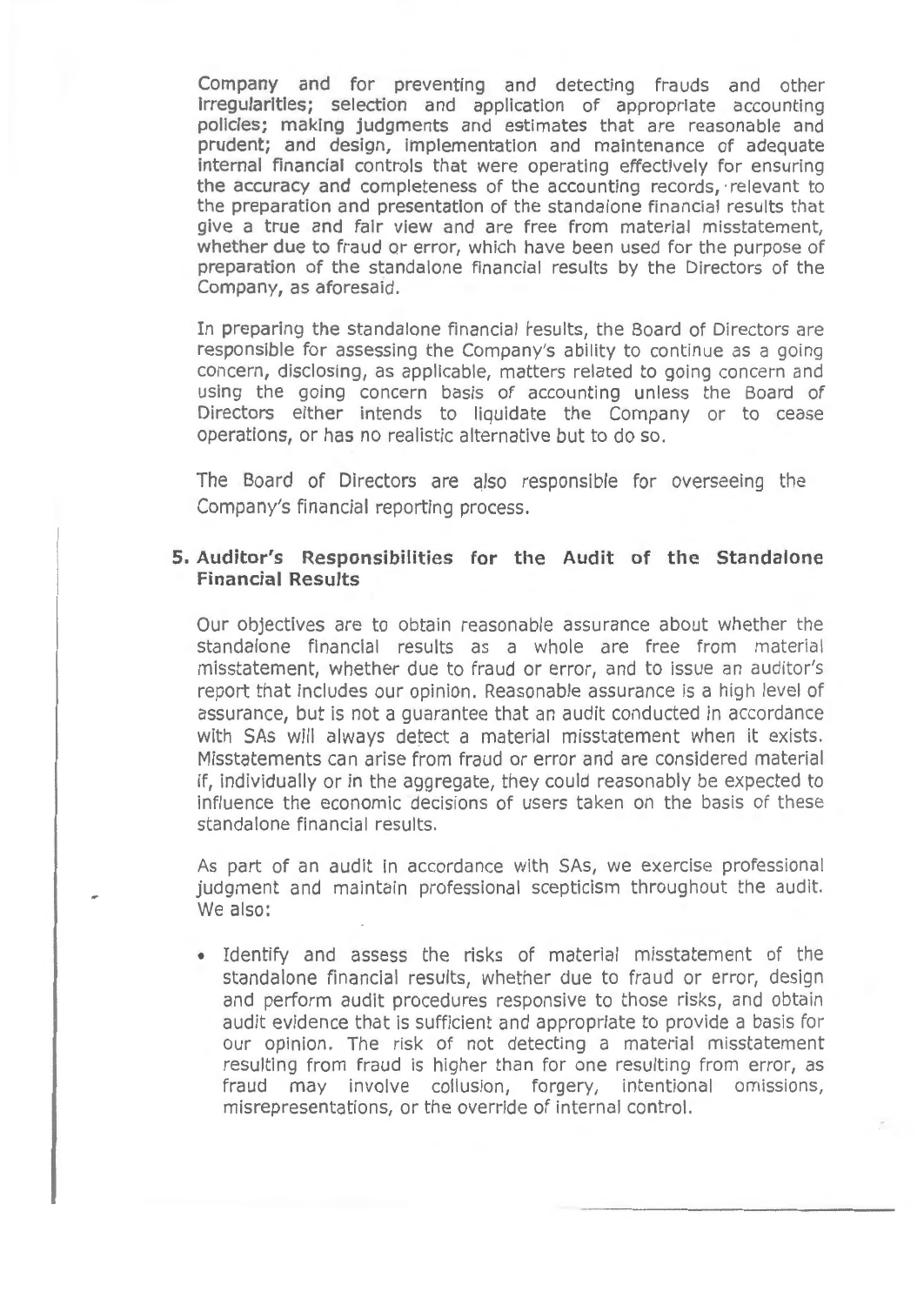- Obtain an understanding of internal control relevant to the audit in order to design audit procedures that are appropriate in the circumstances. Under section 143(3)(i) of the Act, we are also responsible for expressing our opinion on whether the company has adequate internal financial controls with reference to financial statements in place and the operating effectiveness of such controls.
- Evaluate the appropriateness of accounting policies used and the reasonableness of accounting estimates and related disclosures made by the Board of Directors.
- Conclude on the appropriateness of the Board of Directors' use of the going concern basis of accounting and, based on the audit evidence obtained, whether a material uncertainty exists related to events or conditions that may cast significant doubt on the Company's ability to continue as a going concern. If we conclude that a material uncertainty exists, we are required to draw attention in our auditor's report to the related disclosures in the financial results or, if such disclosures are inadequate, to modify our opinion. Our conclusions are based on the audit evidence obtained up to the date of our auditor's report. However, future events or conditions may cause the Company to cease to continue as a going concern.
- Evaluate the overall presentation, structure and content of the standalone financial results, including the disclosures, and whether the financial results represent the underlying transactions and events in a manner that achieves fair presentation.

We communicate with those charged with governance regarding, among other matters, the planned scope and timing of the audit and significant audit findings, including any significant deficiencies in internal control that we identify during our audit.

We also provide those charged with governance with a statement that we have complied with relevant ethical requirements regarding independence, and to communicate with them all relationships and other matters that may reasonably be thought to bear on our independence, and where applicable, related safeguards.

### **6. Other Matter**

 $\parallel$ 

 $\frac{1}{2}$ ł,

 $\sigma$  , and the  $\sigma$  -state bound of  $\sigma$ 

(i) The Standalone Financial Results includes the results for the quarter ended March 31, 2022 being the balancing figure between the audited figures in respect of the full financial year ended March 31, 2022 and the published unaudited year-to-date figures up to the third quarter of the current financial year, which were subjected to a limited review by us, as required under the Listing Requlations.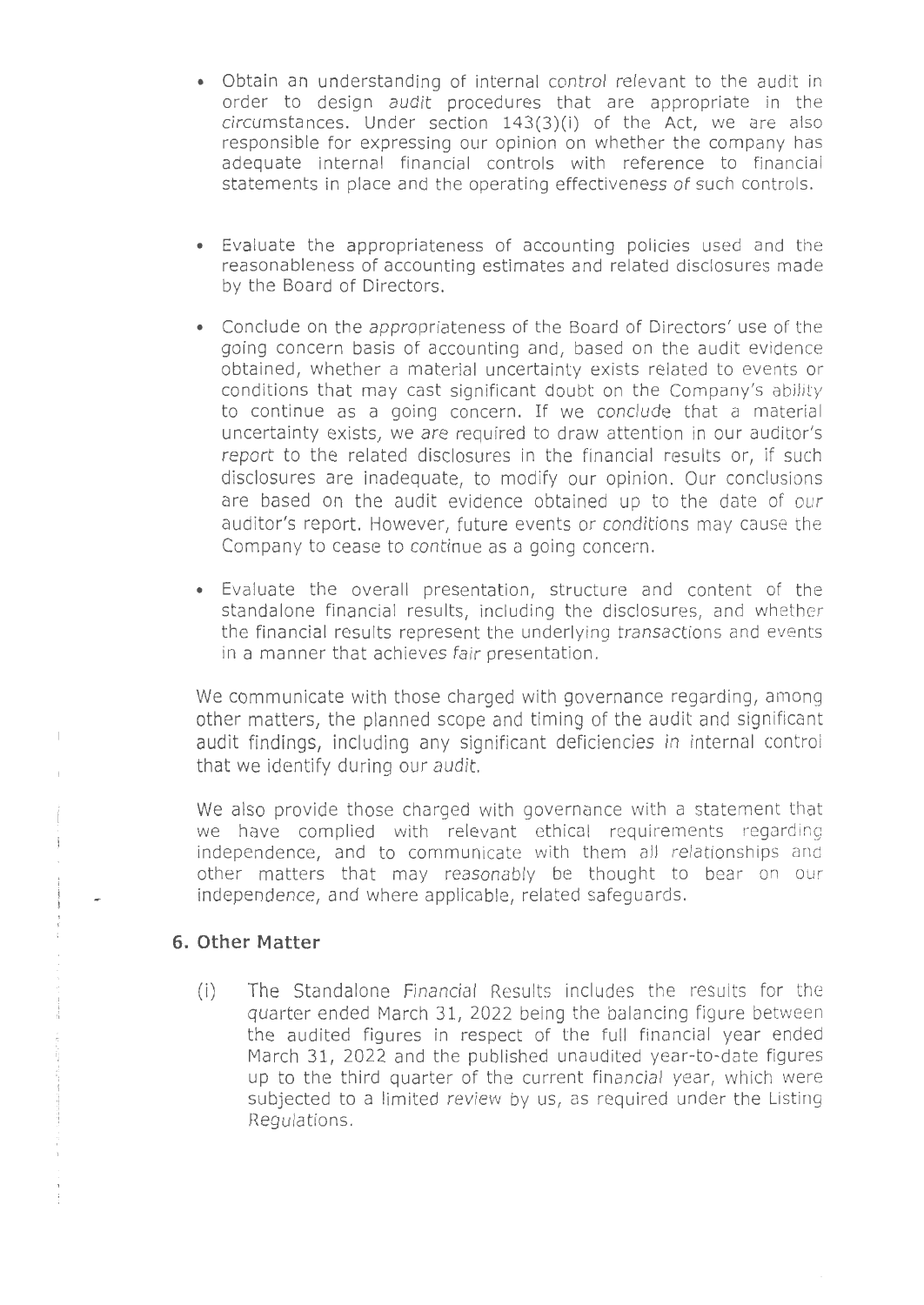(ii) The standalone annual financial .results dealt with by this report have been prepared for the express purpose of filing with Stock Exchanges. These results are based on and should be read with the audited standalone financial statements of the Company for the year ended March 31,2022 on which we issued unmodified audit opinion vide our report dated May 13, 2022.

 $\sqrt{2}$ Chartore: Chartore: 13<sup>th</sup> May, 2022  $\Omega$ Place: Ahmedabad ×

Date:

For R. K. Doshi & Co LLP Chartered Accountants FRN: 102745W/W100242

Rajiv K. Doshi Partner M. No.: 032542 UDIN:22032542AIXACB5456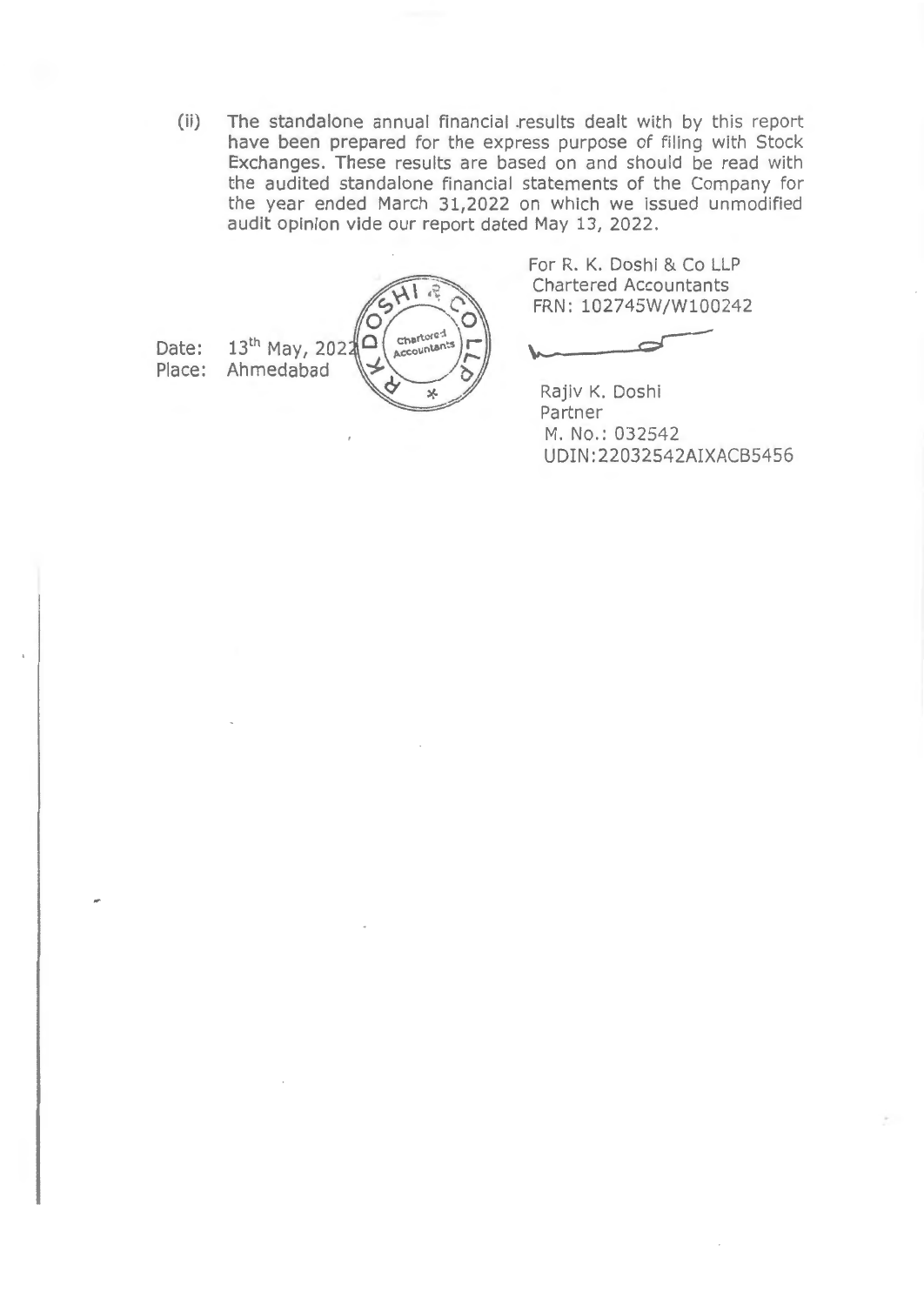# **R K Doshi & Co LLP**

Chartered Accountants **.!fi** rkdos h i .com

Solitaire Corporate Park lOth Floor, A-1002 Ahme dabad- 380015 © 0 79 4 03935S5

SG Road Akshar Marg End Doshi Corporate Park Near Utkarsh School Rajkot- 360001 © 02812970430

**Independent Auditors' Report on Quarterly Consolidated Financial Results and Year to date Results of Sambhaav Media Limited pursuant to Regulation 33 of SEBI (Listing Obligations and Disclosures Requirements) Regulation, 2015** (as **amended)** 

**To,** 

**Board of Directors of Sambhaav Media Limited** 

**Report on the Audit of Consolidated Financial Results** 

#### **1. Opinion**

We have audited the accompanying consolidated annual financial results of Sambhaav Media Limited (hereinafter referred to as the "Holding Company") and its subsidiary company and joint ventures (together referred to as "the Group") for the quarter and year ended March 31, 2022, attached herewith, being submitted by the Holding Company pursuant to the requirements of Regulation 33 of the SEBI (Listing Obligations and Disclosure Requirements) Regulations, 2015, as amended ('Listing Regulations').

In our opinion and to the best of our information and according to the explanations given to us and based on the consideration of the reports of the other auditors on separate audited financial statements /financial results/ financial information of the subsidiary and joint venture, the aforesaid consolidated financial results:

(i) include the annual financial results of the following entities :

| Entity                                                 | Relationship |
|--------------------------------------------------------|--------------|
| VED Technoserve Pvt   Wholly-own subsidiary<br>$ $ Ltd |              |
| Sambhaav Nascent LLP   Joint Venture                   |              |

- (ii) are presented in accordance with the requirements of the Listing Regulations in this regard; and
- (iii) gives a true and fair view in conformity with the recognition and measurement principles laid down in the applicable accounting standards and other accounting principles generally accepted in India, of the consolidated net profit for the quarter and for the year,. other comprehensive income and other financial information of the group for the quarter and year ended March 31, 2022.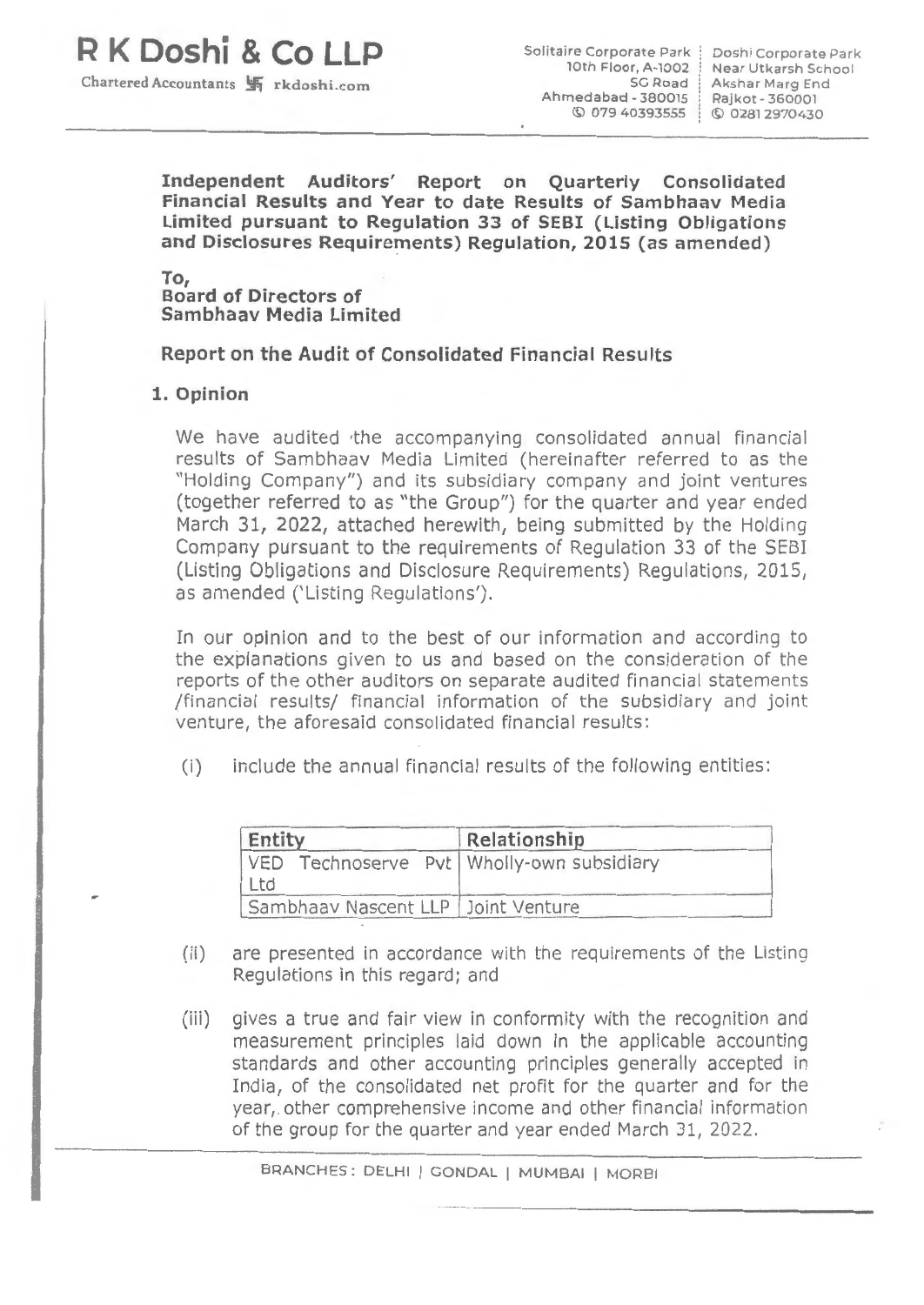#### **2. Basis for Opinion**

We conducted our audit in accordance with the Standards on Auditing (SAs) specified under section 143(10) of the Companies Act, 2013, as amended ("the Act"). Our responsibilities under those Standards are further described in the "Auditors' Responsibilities for the Audit of the Consolidated Financial Results" section of our report. We are independent of the Group, in accordance with the 'Code of Ethics' issued by the Institute of Chartered Accountants of India together with the ethical requirements that are relevant to our audit of the financial statements under the provisions of the Companies Act, 2013 and the Rules thereunder, and we have fulfilled our other ethical responsibilities in accordance with these requirements and the Code of Ethics. We believe that the audit evidence obtained by us and other auditors in terms of their reports referred to in "Other Matters" paragraph below, is sufficient and appropriate to provide a basis for our opinion.

### **3. Emphasis of Matters**

We draw attention to the Note no. 5 of the consolidated statement that describes the search operation carried out by the Income Tax department at the group's business premises and residential premises of the promoter and certain key management personal of the group. As the group has not received any communication on the findings of the Investigation by the Income Tax department till date, the impact of this matter on the financial results of the quarter and year ended on March 31, 2022, is not ascertainable.

Our opinion is not modified in respect of this matter.

## **4. Responsibilities of the Management and those charged with the governance for the Consolidated Financial Results**

These Consolidated financial results have been prepared on the basis of the consolidated annual financial statements. The Holding Company's Board of Directors are responsible for the preparation and presentation of these consolidated financial results that give a true and fair view of the net profit for the quarter and for the year, other comprehensive income and other financial information of the Group and the consolidated statement of assets and liabilities and the consolidated cash flow in accordance with the Indian Accounting Standards prescribed under Section 133 of the Act read with relevant rules issued thereunder and other accounting principles generally accepted in India and in compliance with the Listing Regulations. The respective Board of Directors of the companies included in the Group are responsible for maintenance of adequate accounting records in accordance with the provisions of the Act for safeguarding of the assets of the Group and for preventing and detecting frauds and other irregularities; selection and application of appropriate accounting policies; making judgments and estimates that are reasonable and prudent; and the design, implementation and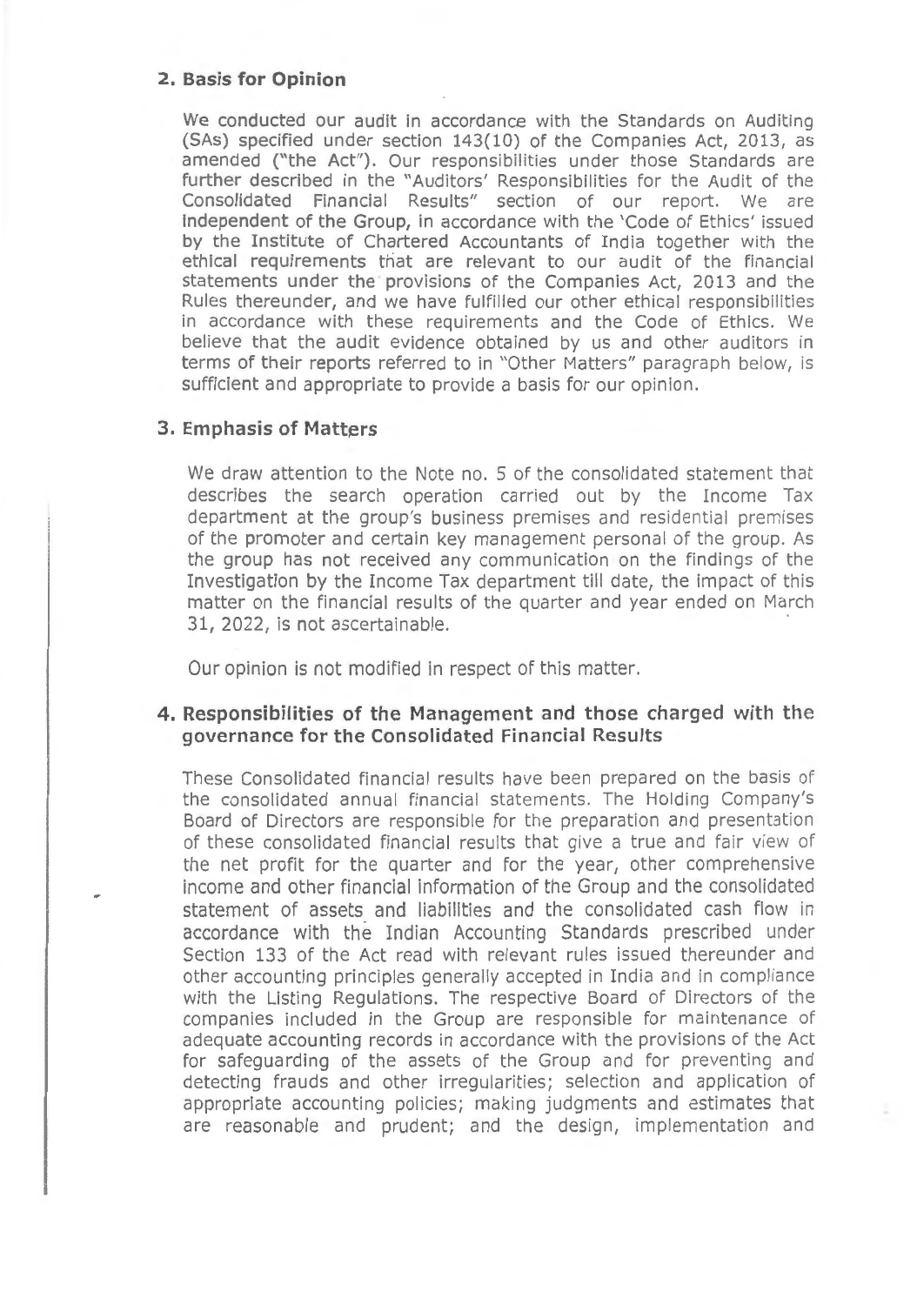maintenance of adequate internal financial controls, that were operating effectively for ensuring accuracy and completeness of the accounting records, relevant to the preparation and presentation of the consolidated financial results that give a true and fair view and are free from material misstatement, whether due to fraud or error, which have been used for the purpose of preparation of the consolidated financial results by the Directors of the Holding Company, as aforesaid.

In preparing the consolidated financial results, the respective Board of Directors of the companies included in the Group are responsible for assessing the ability of the Group to continue as a going concern, disclosing, as applicable, matters related to going concern and using the going concern basis of accounting unless the respective Board of Directors either intends to liquidate the Group or to cease operations, or has no realistic alternative but to do so.

The respective Board of Directors of the companies included in the Group are responsible for overseeing the financial reporting process of the Group.

## **5. Auditor's Responsibilities for the Audit of the Consolidated Financial Results**

Our objectives are to obtain reasonable assurance about whether the consolidated financial results as a whole are free from material misstatement, whether due to fraud or error, and to issue an auditor's report that includes our opinion. Reasonable assurance is a high level of assurance, but is not a guarantee that an audit conducted in accordance with SAs will always detect a material misstatement when it exists. Misstatements can arise from fraud or error and are considered material if, individually or in the aggregate, they could reasonably be expected to influence the economic decisions of users taken on the basis of these consolidated financial results.

As part of an audit in accordance with SAs, we exercise professional judgment and maintain professional scepticism throughout the audit. We also:

• Identify and assess the risks of material misstatement of the consolidated financial results, whether due to fraud or error, design and perform audit procedures responsive to those risks, and obtain audit evidence that is sufficient and appropriate to provide a basis for our opinion. The risk of not detecting a material misstatement resulting from fraud is higher than for one resulting from error, as fraud may involve collusion, forgery, intentional omissions, misrepresentations, or the override of internal control.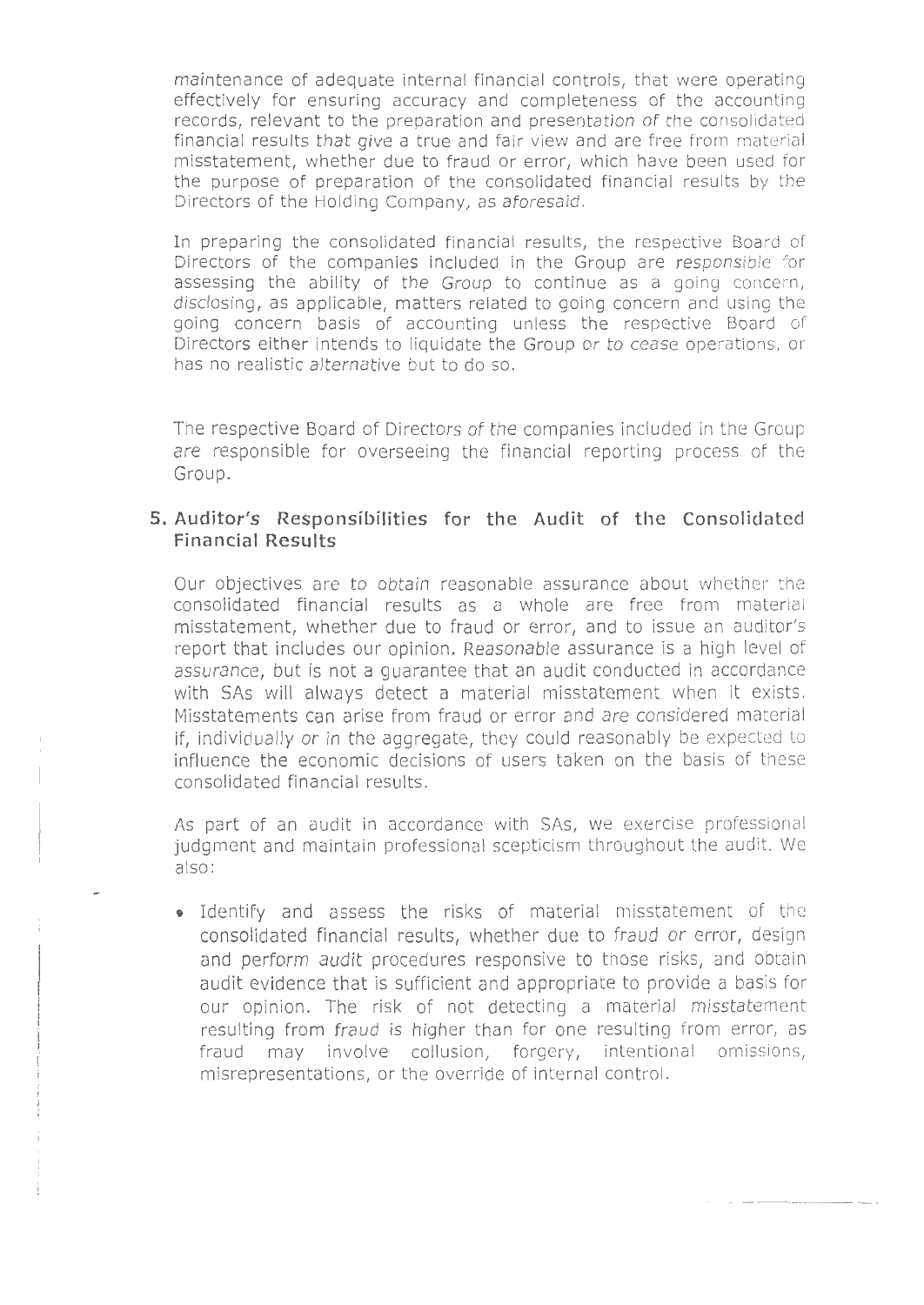- Obtain an understanding of internal control relevant to the audit in order to design audit procedures that are appropriate in the circumstances. Under Section  $143(3)$  (i) of the Act, we are also responsible for expressing our opinion on whether the company has adequate internal financial controls with reference to financial statements in place and the operating effectiveness of such controls.
- Evaluate the appropriateness of accounting policies used and the reasonableness of accounting estimates and related disclosures made by the Board of Directors.
- Conclude on the appropriateness of the Board of Directors use of the going concern basis of accounting and, based on the audit evidence obtained, whether a material uncertainty exists related to events or conditions that may cast significant doubt on the ability of the Group to continue as a going concern. If we conclude that a material uncertainty exists, we are required to draw attention in our auditor's report to the related disclosures in the consolidated financial results or, if such disclosures are inadequate, to modify our opinion. Our conclusions are based on the audit evidence obtained up to the date of our auditor's report. However, future events or conditions may cause the Group to cease to continue as a going concern.
- Evaluate the overall presentation, structure and content of the consolidated financial results, including the disclosures, and whetherthe consolidated financial results represent the underlying transactions and events in a manner that achieves fair presentation.
- Obtain sufficient appropriate audit evidence regarding the financial results/financial information of the entities within the Group to express an opinion on the consolidated Financial Results. We are responsible for the direction, supervision and performance of the audit of financial information of such entities included in the consolidated financial results of which we are the independent auditors. For the other entity included in the consolidated Financial Results, which have been audited by other auditor, such other auditors remain responsible for the direction, supervision and performance of the audit carried out by them. We remain solely responsible for our audit opinion.

We communicate with those charged with governance of the Holding Company and such other entity included in the consolidated financial results of which we are the independent auditors regarding, among other matters, the planned scope and timing of the audit and significant audit findings, including any significant deficiencies in internal control that we identify during our audit.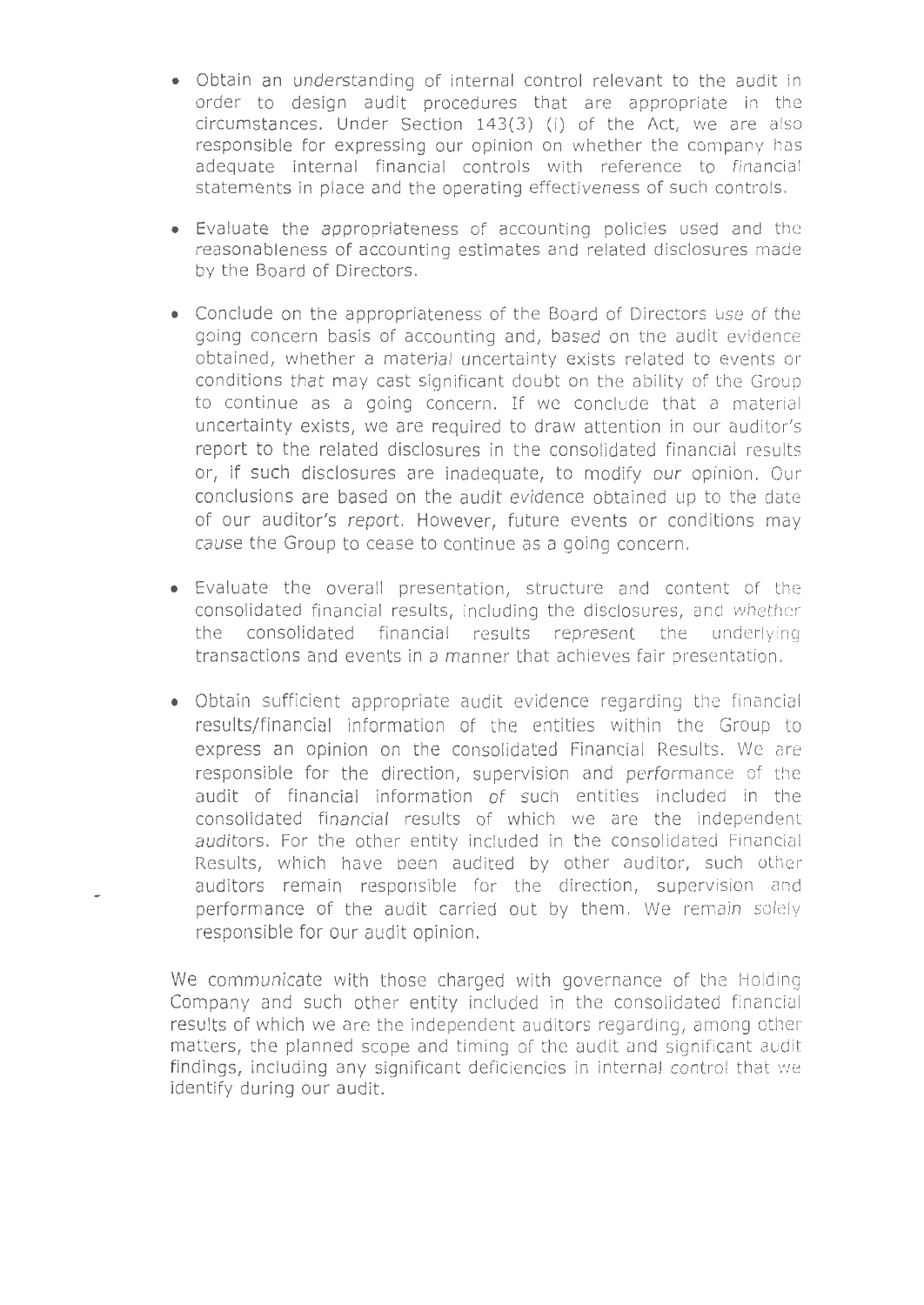We also provide those charged with governance with a statement that we have complied with relevant ethical requirements regarding independence, and to communicate with them all relationships and other matters that may reasonably be thought to bear on our independence, and where applicable, related safeguards. We also performed procedures in accordance with circular issued by the SEBI under Regulation 33(8) of the Listing Regulations, to the extent applicable.

### **6. Other Matters**

i. The Statement includes financial result (before eliminating intercompany balances/transactions) of a subsidiary company which reflects total assets of Rs. 725.38 lakhs as at 31<sup>st</sup> March, 2022 and total revenue of Rs. 472.64 lakhs, net profit / (loss) after tax Rs. 38.32 lakhs and Rs. 1.67 lakhs, Other comprehensive income of Rs. (0. 75) lakhs and Rs. (0. 75) lakhs, total comprehensive income of Rs. 37.57 lakhs and 0.92 lakhs, for the quarter ended and year ended  $31<sup>st</sup>$  March 2022, respectively, which have been audited by the independent auditor. The statement includes financial results (before eliminating intercompany balances/ transactions) of a joint venture which reflects group's share of net profit / (loss) after tax of Rs. 13.25 lakhs and total comprehensive income of Rs. 13.25 lakhs for the quarter ended and net profit / (loss) after tax of Rs. 5.85 lakhs and total comprehensive income of Rs. 5.85 lakhs for the year ended  $31^{\rm st}$ March 2022, as considered in the consolidated financial statements, in respect of one joint ventures, which have been audited by the independent auditor. These financial statements have been audited by other auditor whose reports have been furnished to us by the management and our opinion on the statement, in so far it relates to the amount and disclosure in respect of subsidiary and joint venture is solely based on report of the said auditors and the procedure performed by us as stated in the paragraph above.

Our opinion on the consolidated financial results is not modified in respect to our reliance on the work done and report of the other auditors as referred in para above.

ii. The Consolidated Financial Results includes the results for the quarter ended March 31, 2022 being the balancing figure between the audited figures in respect of the full financial year ended March 31, 2022 and the published unaudited year-to-date figures up to the third quarter of the current financial year, which were subjected to a limited review by us, as required under the Listing Regulations.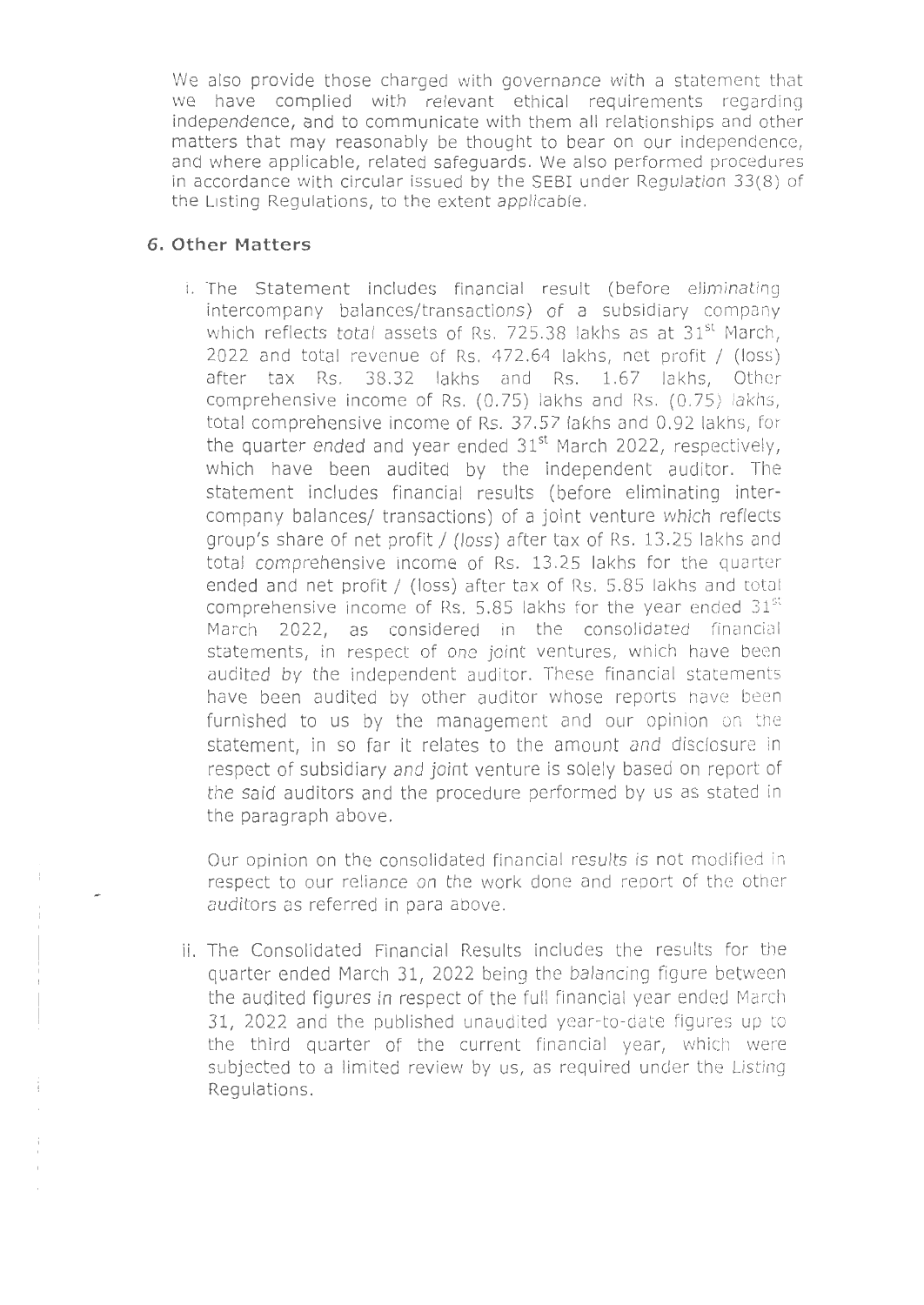iii. The consolidated annual financial results dealt with by this report have been prepared for the express purpose of filing with Stock Exchanges. These results are based on and should be read with the audited financial statements of the group for the year ended March 31, 2022 on which we issued unmodified audit opinion vide our report dated May 13, 2022.

For R. K. Doshi & Co., LLP Chartered Accountants FRN: 102745W/W100242 Ĉ Chartered  $\triangle$ Accountants ijО. h Õ Rajiv K. Doshi  $\mathcal{S}_{\mathbf{f}^n}^{\mathcal{F}}$ Partner M. No.: 032542 UDIN: 22032542AIXADW4444

Date: Place: 13th May, 2022 Ahmedabad